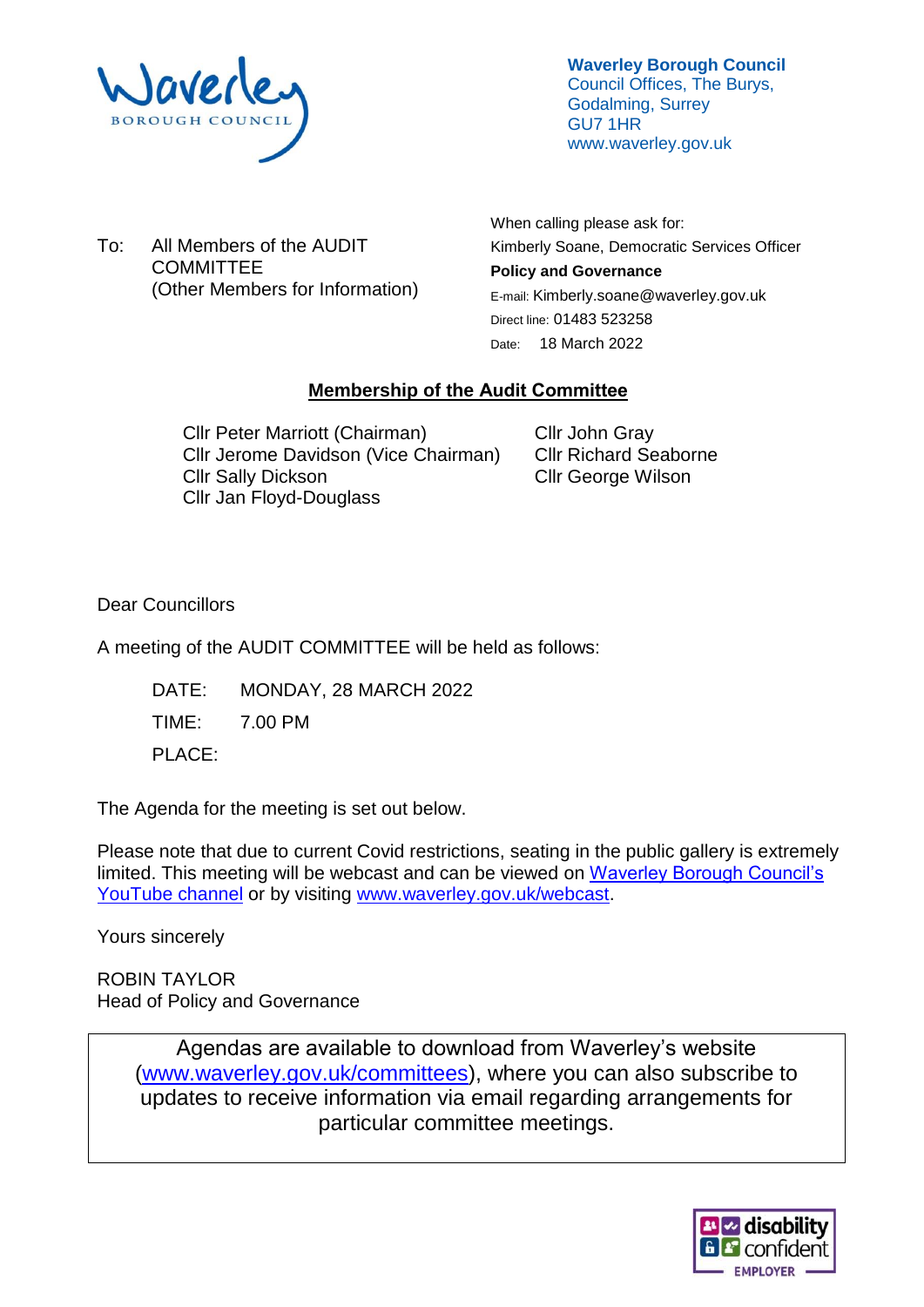Alternatively, agendas may be downloaded to a mobile device via the free Modern.Gov app, available for iPad, Android, Windows and Kindle Fire.

Most of our publications can be provided in alternative formats. For an audio version, large print, text only or a translated copy of this publication, please contact [committees@waverley.gov.uk](mailto:committees@waverley.gov.uk) or call 01483 523226.

# **NOTE FOR MEMBERS**

Members are reminded that Contact Officers are shown in each report and members are welcome to raise questions, etc. in advance of the meeting with the appropriate officer.

# **AGENDA**

## 1. MINUTES

To confirm the Minutes of the Meeting held on 29 November 2021 and published on the Councils Website.

#### 2. APOLOGIES FOR ABSENCE

To receive apologies for absence.

#### 3. DISCLOSURE OF INTERESTS

To receive from Members, declarations of interests in relation to any items included on the Agenda for this meeting, in accordance with the Waverley Code of Local Government Conduct.

#### 4. QUESTIONS BY MEMBERS OF THE PUBLIC

The Chairman to respond to any questions received from members of the public of which notice has been duly given in accordance with Procedure Rule 10.

#### 5. QUESTIONS FROM MEMBERS

The Chairman to respond to any questions received from Members in accordance with Procedure Rule 11.

## **PART I - RECOMMENDATIONS TO THE COUNCIL**

There were no matters falling within this category.

## 6. ANTI MONEY LAUNDERING POLICY (Pages 1 - 24)

The Council will do all it can to prevent the Council and its staff being exposed to money laundering through criminal activity, to identify the potential areas where it may occur, and to comply with all legal and regulatory requirements, especially with regard to the reporting of actual or suspected cases.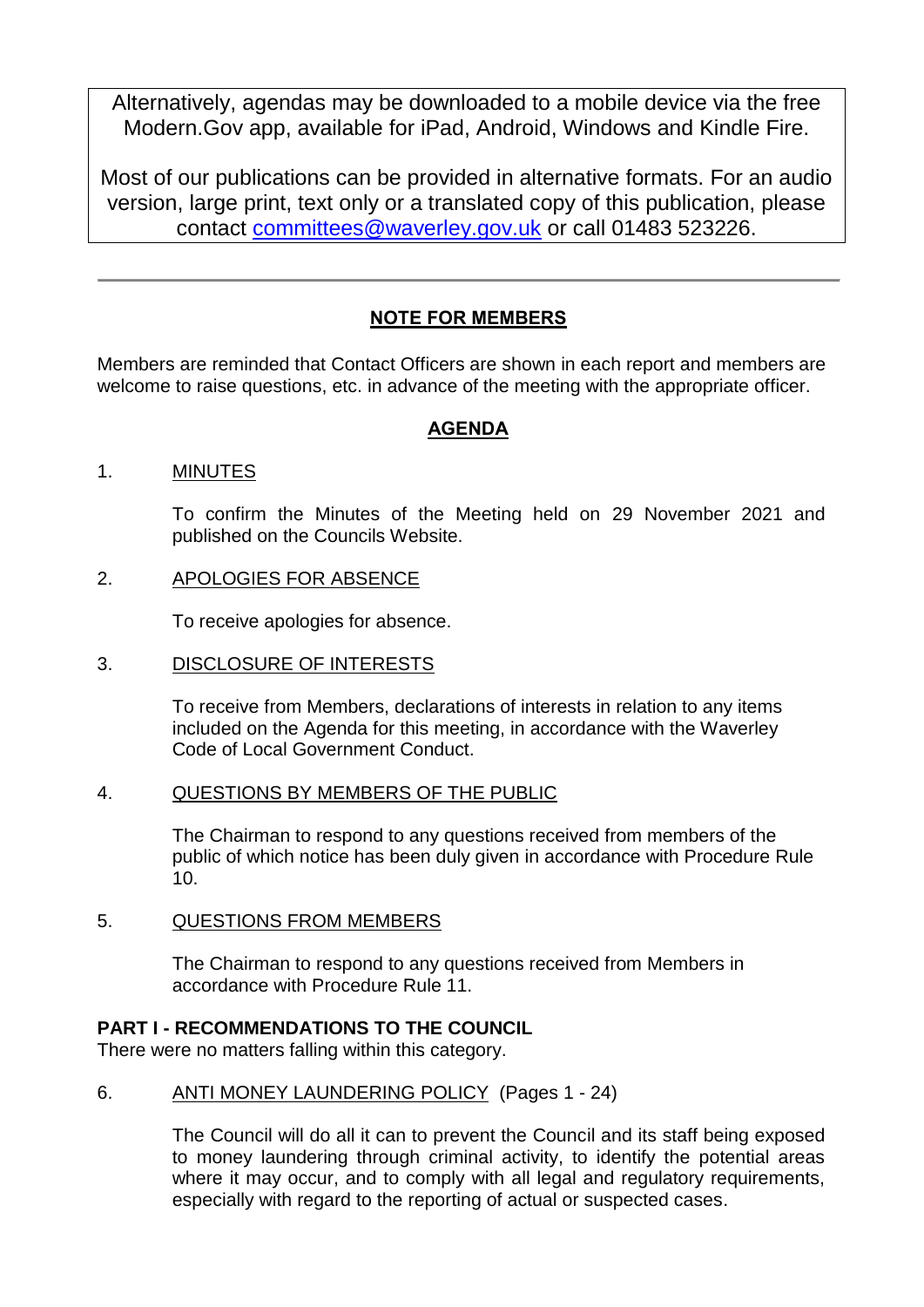The Money Laundering, Terrorist Financing and Transfer of Funds (Information on the Payer) Regulations 2017 came into force on the 26 June 2017. There has subsequently been two amendments, neither of which impact on this policy, The Money Laundering and Terrorist Financing (Amendment) Regulations 2019 and Money Laundering and Terrorist Financing (Amendment) (EU Exit) Regulations 2020. Although Local Authorities are not obliged to comply with the requirements of this legislation the Chartered Institute of Public Finance and Accounting (CIPFA) advises that an organisation should consider a policy framework which supports the implementation of the counter fraud strategy and includes an anti-money laundering policy to prevent the use of their services for money laundering.

#### Recommendation

The Audit Committee are asked to note the Draft Policy and make comments for the Executive to consider prior to final approval.

## 7. FINANCE REGULATIONS (Pages 25 - 66)

The Audit Committee is asked to consider the update to the Financial Regulations and recommend them to the Council, in compliance with the Audit Committee Terms of Reference under Article 8 of the Constitution. Specifically, the Audit Committee is required to maintain an overview of the Council's Constitution in respect of financial regulations.

#### Recommendation

It is recommended that the Committee recommends the update to the Financial Regulations to the Council for adoption.

## **PART II - MATTERS OF REPORT**

## 8. REVIEW OF THE STRATEGIC RISK REGISTER (Pages 67 - 78)

The Strategic Risk Register is a key governance document underpinning the delivery of the Corporate Strategy 2020 - 2025. The register focuses on the risks that are inherent in delivering the strategic objectives selected and designed to deliver the strategic priorities.

The Audit Committee is charged within its Terms of Reference to ensure that the council has an effective risk management framework in operation. The risk register is therefore a part of the governance documentation used within the risk management framework. It is therefore important that members of the committee have an oversight of the Strategic Risk register to gain assurance of its effective operation.

#### Recommendation

The Audit Committee review the detail provided in annexe 2 and 3 and provide feedback to officers.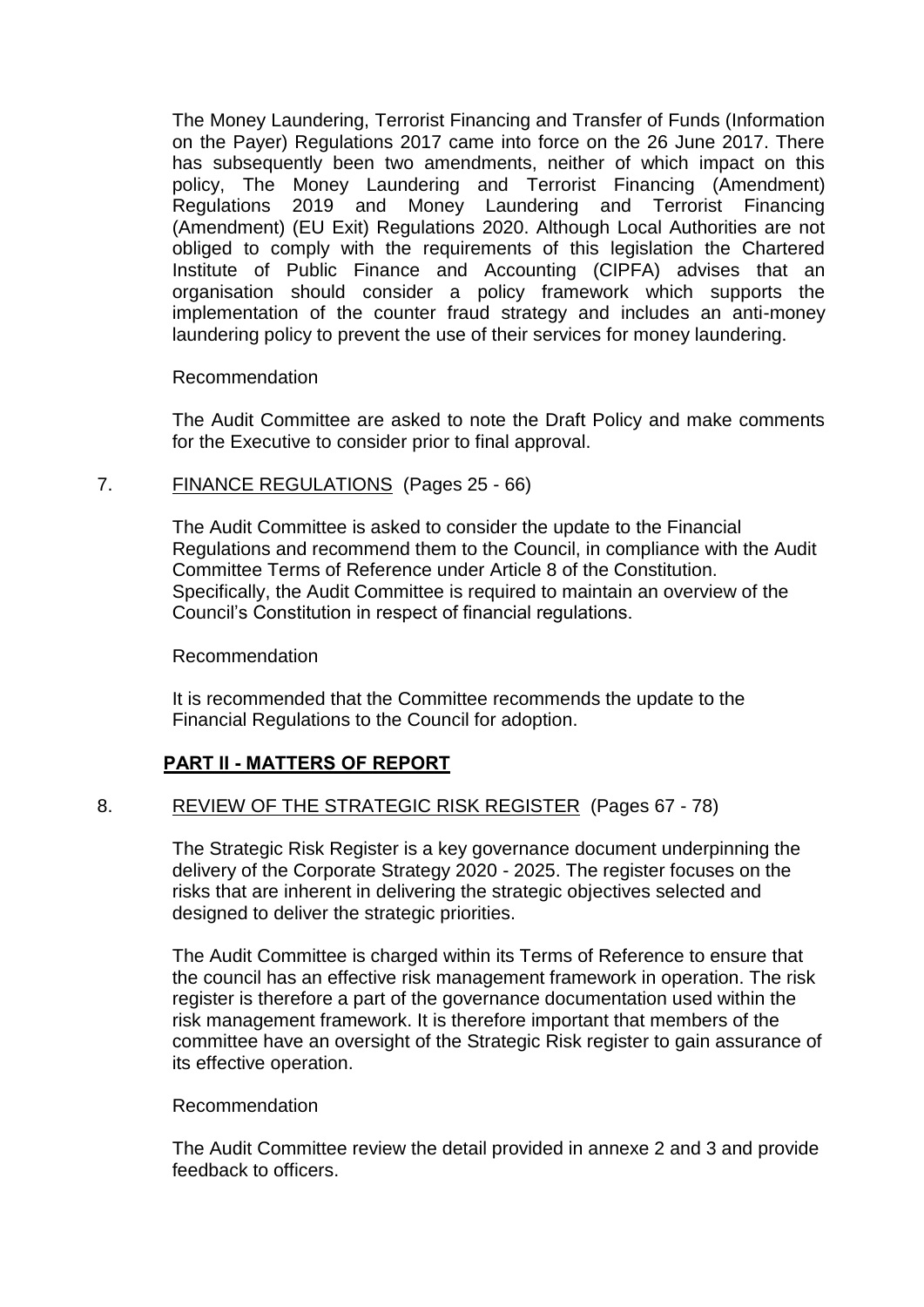# 9. CPR UPDATE (Pages 79 - 108)

These CPRs set out the minimum requirements the council must follow when procuring and/or entering into Contracts for the supply of goods, works and services including consultants.

The CPRs are put in place to ensure that the council gets value for money for residents, complies with all legal requirements, minimises the risk of challenge / undue criticism, supports social value and sustainability and provides transparency as to how it spends public money.

Recommendation

The Audit Committee are asked to **APPROVE** the draft CPR's and make recommendation to Council to approve.

## 10. UPDATE ON THE FINANCIAL MANAGEMENT CODE (Pages 109 - 126)

The Financial Management Code (FM Code) is designed to support good practice in financial management and to assist local authorities in demonstrating their financial sustainability. The FM Code sets out the standards of financial management for local authorities. Each local authority must demonstrate that the requirements of the code are being satisfied.

Demonstrating this compliance with the FM Code is a collective responsibility of elected members, the chief finance officer (CFO) and their professional colleagues in the leadership team. This report updates the committee on progress and sets out proposed actions to strengthen compliance.

Recommendation

That the Audit Committee note the progress on the Financial Management Code and endorse the Action Plan set out in this report.

## 11. ACCOUNTING POLICIES

Verbal update on accounting policies.

#### 12. ANNUAL GOVERNANCE STATEMENT - CONSIDERATION OF POTENTIAL GOVERNANCE ISSUES.

To enable the Committee to raise any potential emerging governance issues that may need to be addressed.

#### **Recommendation**

**The Committee is invited to raise any potential emerging governance issues for consideration.**

13. AUDIT CHARTER (Pages 127 - 140)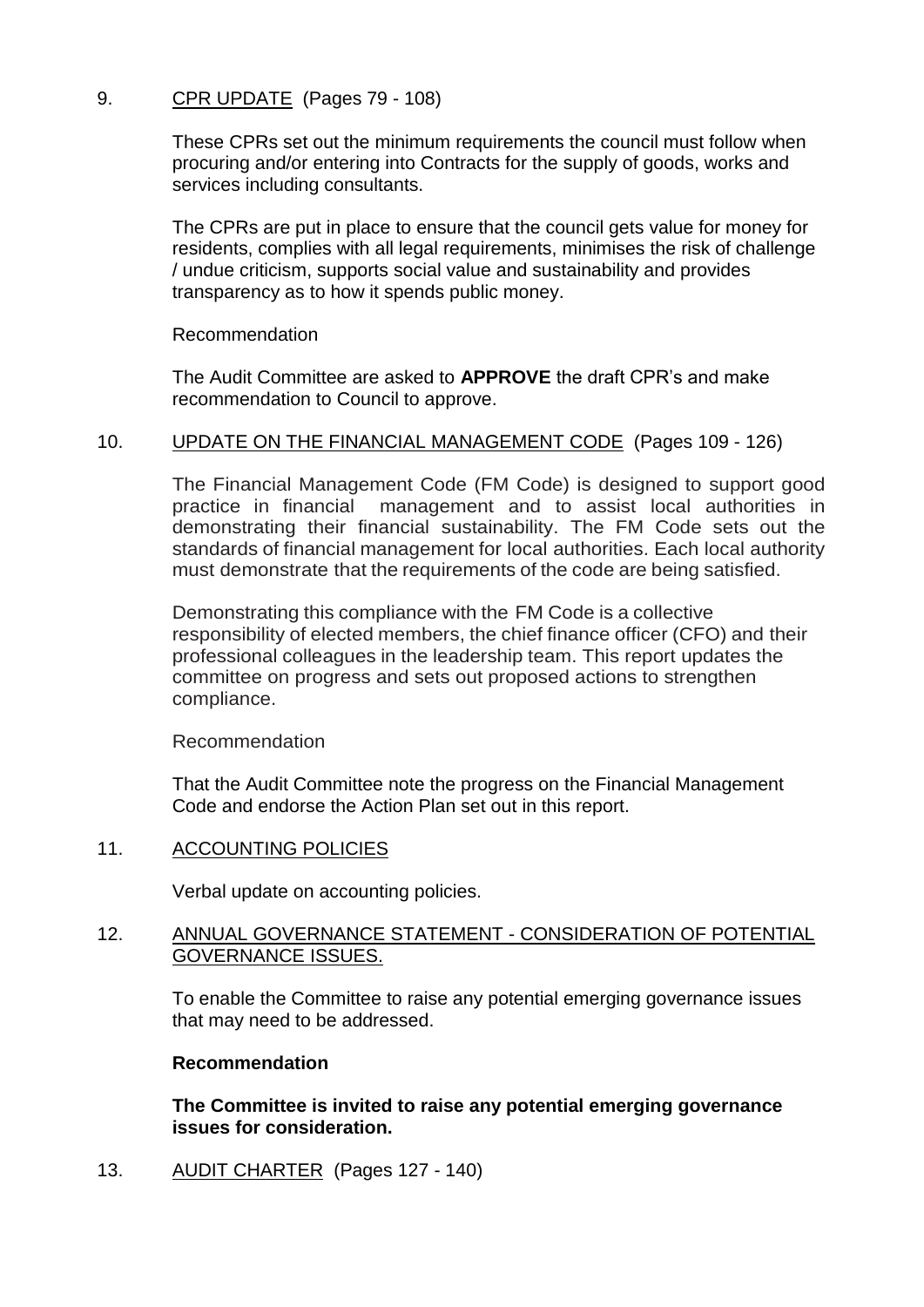This report provides the Audit Committee with an overview of Waverley's Internal Audit Charter that has been developed in accordance with the requirements of the Public Sector Internal Auditing Standards.

These standards apply to all internal audit service providers, whether in-house, shared services or outsourced. The Public Sector Internal Audit Standards (PSIAS) (Attribute Standard 1000) requires organisations to have an Internal Audit Charter that formally defines the purpose, authority and responsibility of the internal audit activity, consistent with the Definition of Internal Auditing, the Code of Ethics and the Standards.

Recommendation

It is recommended that the Audit Committee notes the amendments and approves the Internal Audit Charter as attached in Annexe 1.

# 14. REVIEW OF PROGRESS IN THE IMPLEMENTATION OF INTERNAL AUDIT ACTIONS (Pages 141 - 160)

To inform the Audit Committee of Senior Management's progress in implementing the actions raised by Internal Audit following a review in their service areas. This report will enable the Committee to consider what action is required in respect of those that are overdue or appear likely to be implemented later than the target date.

## **Recommendation**

**It is recommended that the Committee considers the information contained and, following discussion at the Audit Committee meeting identifies any action it wishes to be taken.**

# 15. REVIEW OF THE PROGRESS IN ACHIEVING THE AUDIT PLAN (Pages 161 - 184)

The Committee's Terms of Reference include provision for the Committee to approve, monitor and comment on the progress made in the achievement of the Internal Audit Plan. An update on the current position of the internal audit reviews is attached.

## **Recommendation**

**It is recommended that the Committee notes the contents of the Internal Audit Progress report as attached.**

# 16. PROPOSED INTERNAL AUDIT PLAN 2022-2023 (Pages 185 - 198)

The Committee's terms of reference include provision for the Committee to approve the proposed Internal Audit Plan. This report presents the proposed Draft Internal Audit Plan for 2022-23 and the Committee is invited to comment and approve the Audit Plan. The plan has been drawn up by the Internal Audit Manager through completing a risk assessment of the audit universe of the